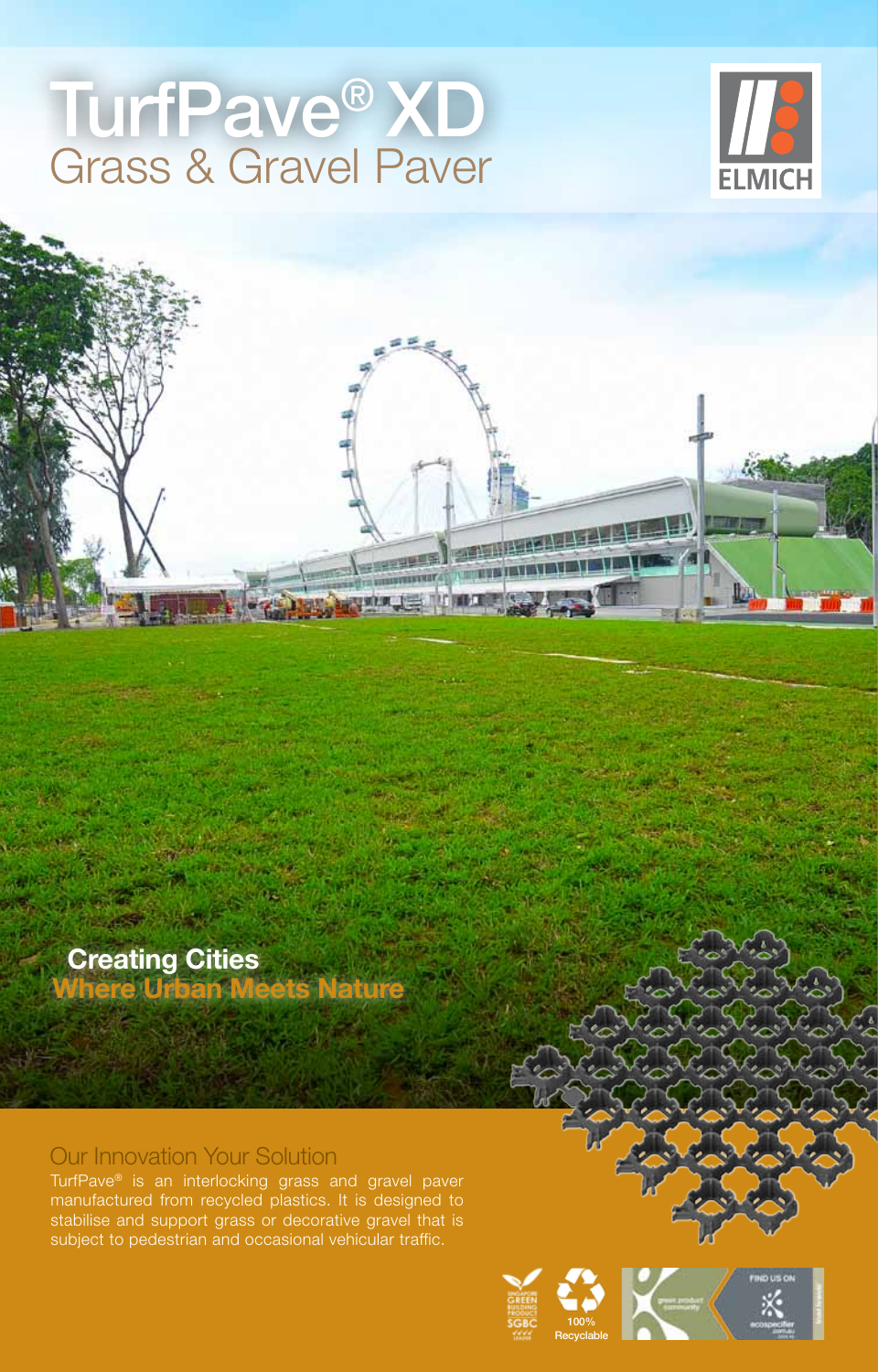# TurfPave® XD

TurfPave® XD is designed for use in the creation and stabilisation of grass and gravel access pathways for heavy emergency vehicles. It also serves as a stabiliser for mild slopes and functions as an erosion control measure.

## About TurfPave® XD

TurfPave® XD is a high strength plastic module designed to contain and stabilize grass or decorative gravel with the ability to withstand heavy loads imposed by emergency vehicles such as fire trucks. It replaces asphalt and concrete to create permeable surfaces that may be turfed or planted with ground cover and enable these areas to blend into the aesthetics of their surroundings.

Snap-on connectors allow individual TurfPave® XD modules to interlock with each other ensuring that they remain in place during and after installation.

TurfPave® XD consists of a network of sturdy porous cells which prevents soil compaction. It has top and bottom notches with a large open base that allow root and plant runners to spread freely for vigorous root development, promoting healthy plant growth.

Vertical webs at the corners of each individual cell minimise girdling of roots along the interior cell walls by directing them downward.

TurfPave® XD is made from 100% recycled materials and support Green Building Certification.

## Advantages

- 
- Reduces erosion and soil migration Easily installed and removed
- Conforms to uneven surfaces
- Supports heavy vehicular load Does not hinder root and runner growth
	-

## **Applications**

- Fire engine access lanes **•** Pedestrian pathways
- 
- 
- 
- Residential driveways  **Community Community** Presidential driveways **•** Overflow & street shoulder parking areas
- Golf buggy paths Racetrack infields and pit areas



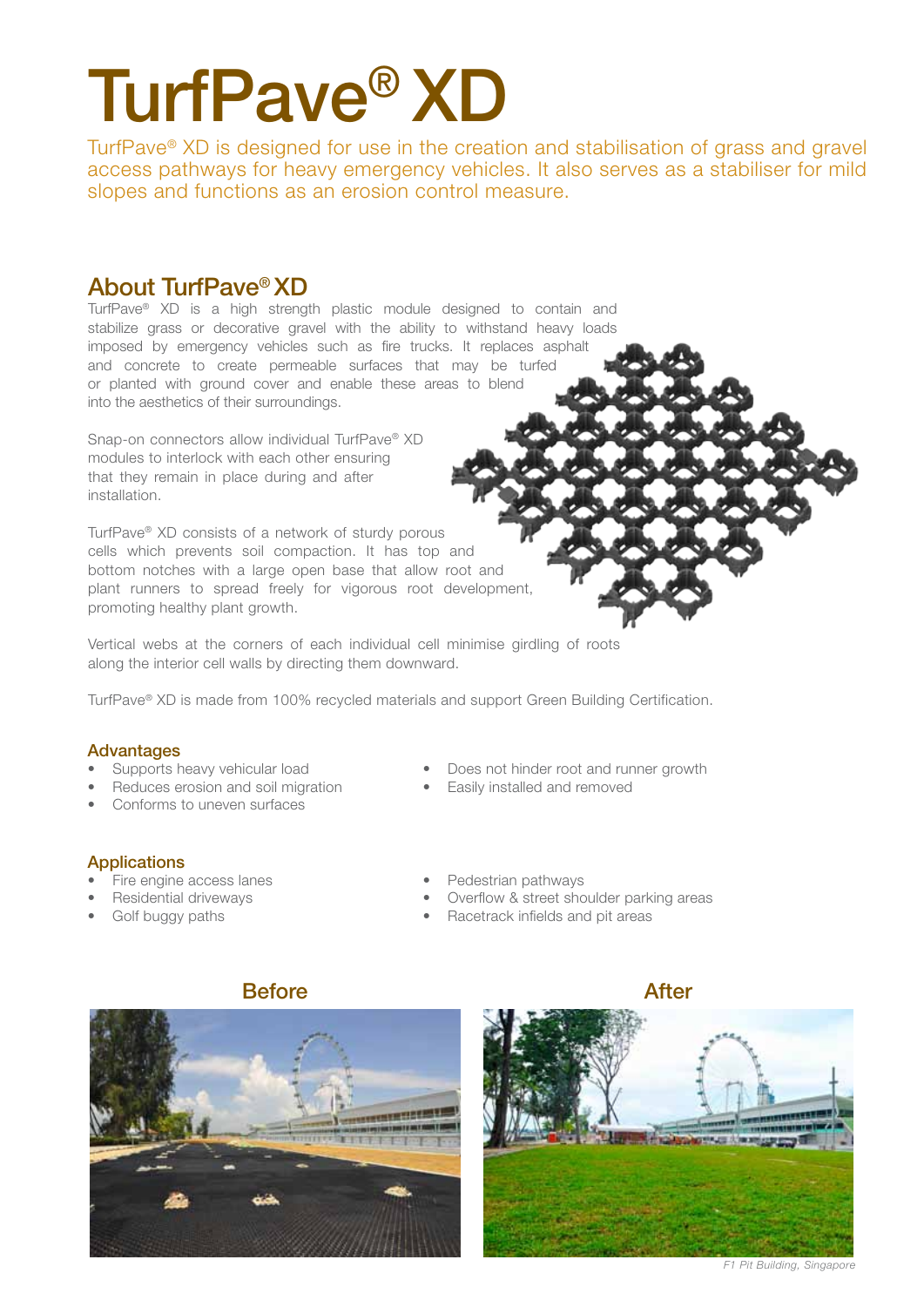## TurfPave® Build-Up





### Permeable Surface for Stormwater Management

TurfPave<sup>®</sup> XD is suitable for use as a permeable surface in stormwater management systems as it allows rain water to percolate through the infill and infiltrate into the base course below. This process serves to filter pollutants from stormwater at source and prevents water logging.

TurfPave® XD reduces use of concrete or asphalt surfaces thereby helping to mitigate Urban Heat Island Effect (UHIE).

## **Projects**